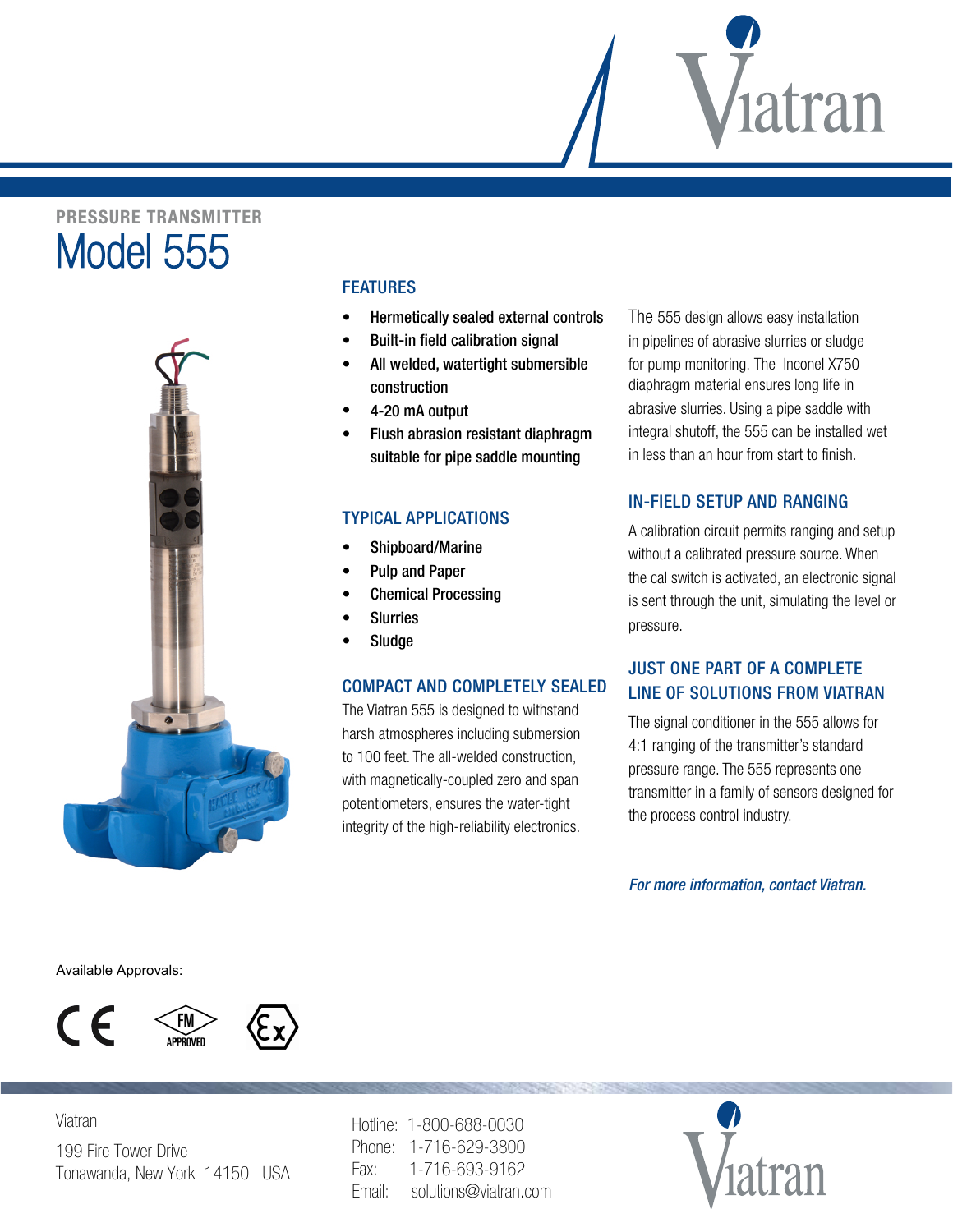# **PRESSURE TRANSMITTER** Model 555

| <b>PERFORMANCE</b>               |                                     |                                                             |                                                                                                   |
|----------------------------------|-------------------------------------|-------------------------------------------------------------|---------------------------------------------------------------------------------------------------|
|                                  |                                     |                                                             | Non-Linearity (Best Fit Straight Line)   ≤± 0.25% FS0 0-150 thru 0-500 psi                        |
|                                  |                                     |                                                             | 0- 50 thru 0-100 psi                                                                              |
|                                  |                                     | Hysteresis & Repeatability  ≤ 0.1% FSO                      |                                                                                                   |
|                                  |                                     |                                                             |                                                                                                   |
|                                  |                                     |                                                             |                                                                                                   |
|                                  |                                     |                                                             |                                                                                                   |
|                                  |                                     | Long Term Stability  ≤± 0.50% FS0 per year                  |                                                                                                   |
|                                  |                                     | Response Time                                               |                                                                                                   |
|                                  |                                     |                                                             | (Mechanical and Electrical Combined) < 20 milliseconds to reach 90% of Full Scale                 |
|                                  | Temperature Effect on Zero and Span | Temperature Effect on Zero  ±1% FSO per 100°F (37°C)        |                                                                                                   |
|                                  |                                     | Temperature Effect on Span  ±1% FSO per 100°F (37°C)        |                                                                                                   |
|                                  |                                     | Combined at 4:1 Range Down  ≤±4.0% FSO per 100°F (37°C)     |                                                                                                   |
|                                  |                                     | Compensated Temperature Range  70°F to 170°F (21°C to 77°C) |                                                                                                   |
|                                  |                                     | Operating Temperature Range-10°F to 190°F (-23°C to 88°C)   |                                                                                                   |
|                                  |                                     |                                                             |                                                                                                   |
|                                  |                                     |                                                             |                                                                                                   |
| <b>ELECTRICAL</b>                |                                     |                                                             |                                                                                                   |
|                                  |                                     |                                                             |                                                                                                   |
|                                  |                                     |                                                             |                                                                                                   |
|                                  |                                     |                                                             |                                                                                                   |
|                                  | Zero Adjustment                     |                                                             |                                                                                                   |
|                                  |                                     |                                                             |                                                                                                   |
|                                  |                                     |                                                             |                                                                                                   |
|                                  |                                     | Range Calibration Signal  20% of FSPR externally switched   |                                                                                                   |
|                                  |                                     |                                                             | Calibration Signal Accuracy  ±1.0% FSO. The exact signal to pressure correlation is provided with |
|                                  |                                     |                                                             |                                                                                                   |
|                                  |                                     |                                                             |                                                                                                   |
|                                  |                                     |                                                             |                                                                                                   |
|                                  |                                     |                                                             |                                                                                                   |
|                                  |                                     |                                                             |                                                                                                   |
|                                  |                                     |                                                             |                                                                                                   |
|                                  |                                     |                                                             |                                                                                                   |
|                                  |                                     |                                                             |                                                                                                   |
|                                  |                                     |                                                             |                                                                                                   |
|                                  |                                     |                                                             |                                                                                                   |
|                                  |                                     |                                                             |                                                                                                   |
| <b>MECHANICAL</b>                | <b>Pressure Connection</b>          |                                                             |                                                                                                   |
|                                  |                                     |                                                             |                                                                                                   |
|                                  |                                     |                                                             |                                                                                                   |
|                                  |                                     |                                                             |                                                                                                   |
|                                  |                                     |                                                             |                                                                                                   |
| <b>MATERIALS OF CONSTRUCTION</b> |                                     |                                                             |                                                                                                   |
|                                  |                                     |                                                             |                                                                                                   |
|                                  |                                     | Enclosure Classification NEMA/Type 4X (IP68)                |                                                                                                   |
|                                  |                                     |                                                             |                                                                                                   |